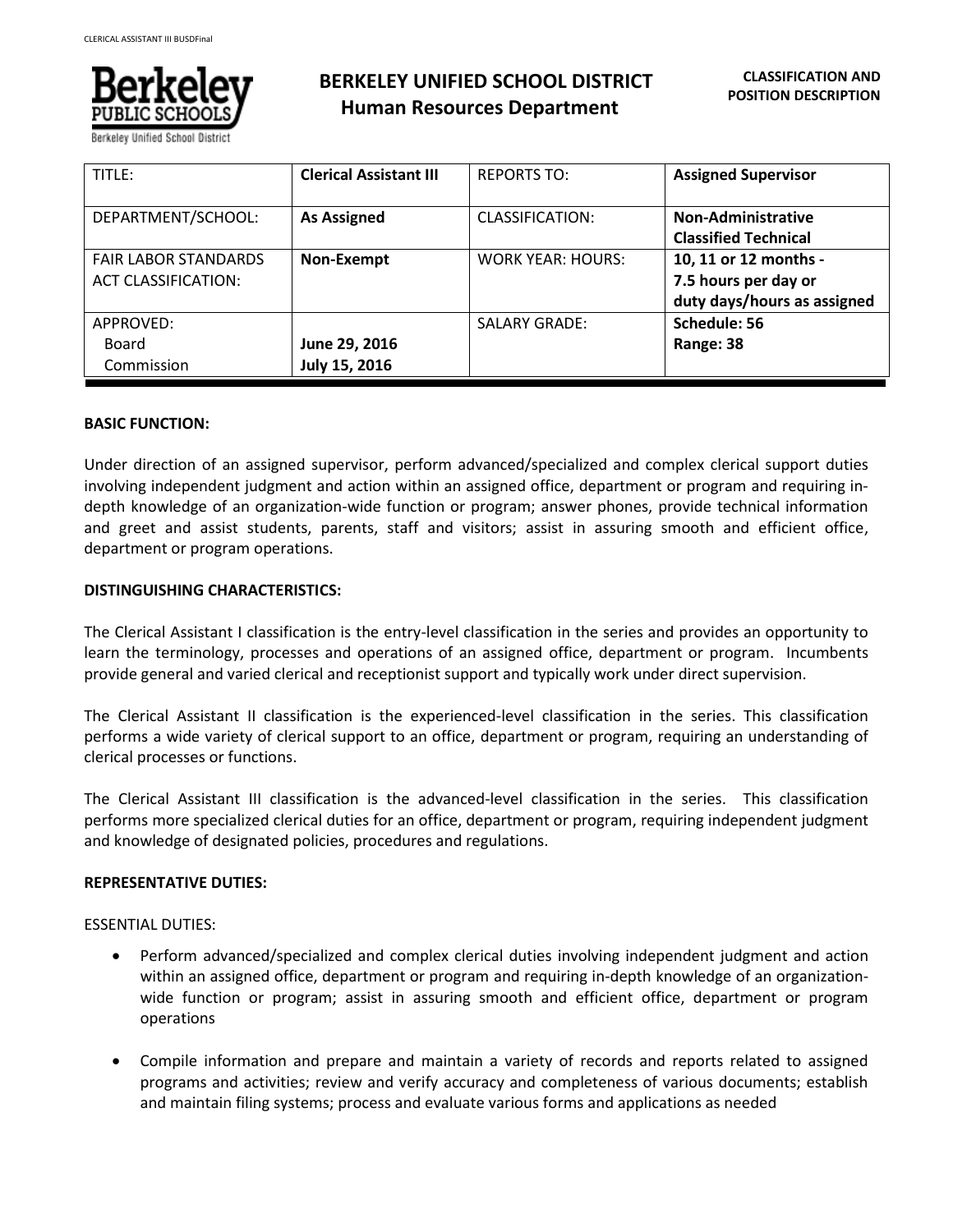- Greet and assist visitors; initiate and receive telephone calls; screen and route calls; take and relay messages; explain office, department or program policies and procedures; provide technical information and interpretation concerning policies and procedures of assigned office, department or program
- Compose correspondence; prepare, format and process a variety of records and documents related to assigned activities such as letters, lists, memoranda, bulletins, reports, requisitions, flyers, forms or other materials from detailed or rough copy, using software applications; proofread completed assignments
- Input a variety of data into computer system; maintain automated records and files; initiate queries and generate a variety of computerized lists and reports as requested; assurance accuracy of input and output data
- Receive, open, sort, screen and distribute incoming mail; respond to e-mails; assist in the preparation and dissemination of materials and information to the public and staff regarding various events and programs
- Assist with eligibility and enrollment/registration activities for designated program as assigned by the position; provide applications; verify data received; recertify placement with families as needed; maintain waiting lists of eligible students; register students into appropriate database
- Operate a variety of office equipment including a calculator, copier, fax machine, computer and assigned software
- Communicate with personnel and outside agencies to exchange information and resolve issues or concerns
- Monitor inventory levels of office supplies; receive and distribute supplies and materials; order and assure adequate inventory levels of office supplies
- Coordinate, schedule and attend a variety of meetings as assigned; prepare and send out notices of meetings; maintain appointment and activity calendar; reserve facilities; collect and compile information for meetings, projects and workshops; prepare agendas and take minutes as assigned
- Collect and account for various monies and fees for assigned office, department or program as assigned; prepare bank deposits, submit to the Accounting Department and maintain related accounting logs and records as assigned by the position; communicate with other departments regarding invoices and payments

OTHER DUTIES: Perform related duties as assigned

#### **KNOWLEDGE AND ABILITIES:**

KNOWLEDGE OF: Modern office practices, procedures and equipment Policies and objectives of assigned programs and activities Record-keeping and report preparation techniques Telephone techniques and etiquette Standard English usage, grammar, spelling, punctuation and vocabulary